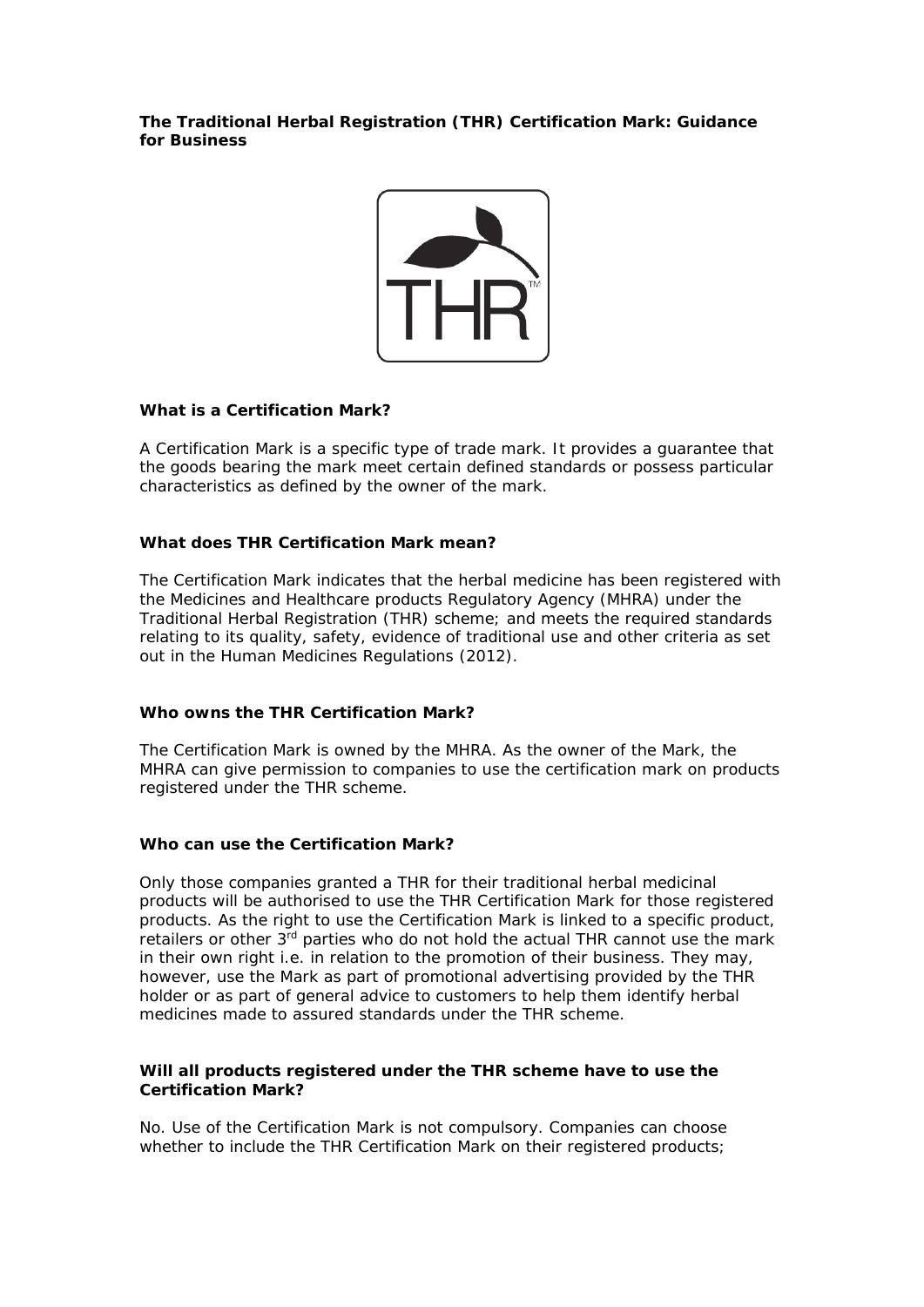however, MHRA recommends its use in order to help consumers identify those herbal medicines made to assured standards under the THR scheme.

#### **What permission is needed from MHRA to use the THR Certification Mark?**

Permission to use the THR Certification Mark would normally be granted as part of the THR registration process.

## **What happens if I already have a THR product?**

We will be contacting all companies who were granted a THR before the introduction of the Certification Mark to discuss/co-ordinate changes to their product packs and leaflets. Adding the Certification Mark to your labels will not at this stage incur a fee. Nevertheless you will need to submit the proposed packaging with the Certification Mark to the MHRA for formal approval prior to use.

## **What happens if I initially choose not to use the Certification Mark, will I be able to make use of the Mark at a later date?**

Yes. But you will need to notify the MHRA of your plans and submit updated documentation before you place the Mark on labelling or the patient information leaflet.

#### **I already have a THR product but I have not yet had the product registration varied to incorporate the certification mark, can I use the certification mark in my other advertising and publicity material?**

Yes. But you will need explicit authorisation from the MHRA to do so. Once you have notified us of your wish to use the Certification Mark we will confirm in writing that your product is eligible to use the mark. You can then use the mark in advertising and we will advise you of the steps you need to take to enable the Mark to be placed on particular packaging components. Please note that it is a condition of use of the Certification Mark that you indicate that it is a Certification Mark. You can do this by including the text "Certification Mark" adjacent to the Mark itself.

You can also find specific guidance on consumer advertising for registered traditional herbal medicines here:

https://www.gov.uk/guidance/advertise-your-medicines#advertise-traditionalherbal-medicines

#### **Are there any rules about how the Certification Mark is displayed on packs and leaflets?**

There are two versions of the Mark, one with a border, one without. You can use either version. But the Mark may only be displayed once on the pack or the patient information leaflet, or both. It should be subordinate in placement and prominence to the statutory information. It is also a condition of use that the Certification Mark shall not be used without indicating that it is a Certification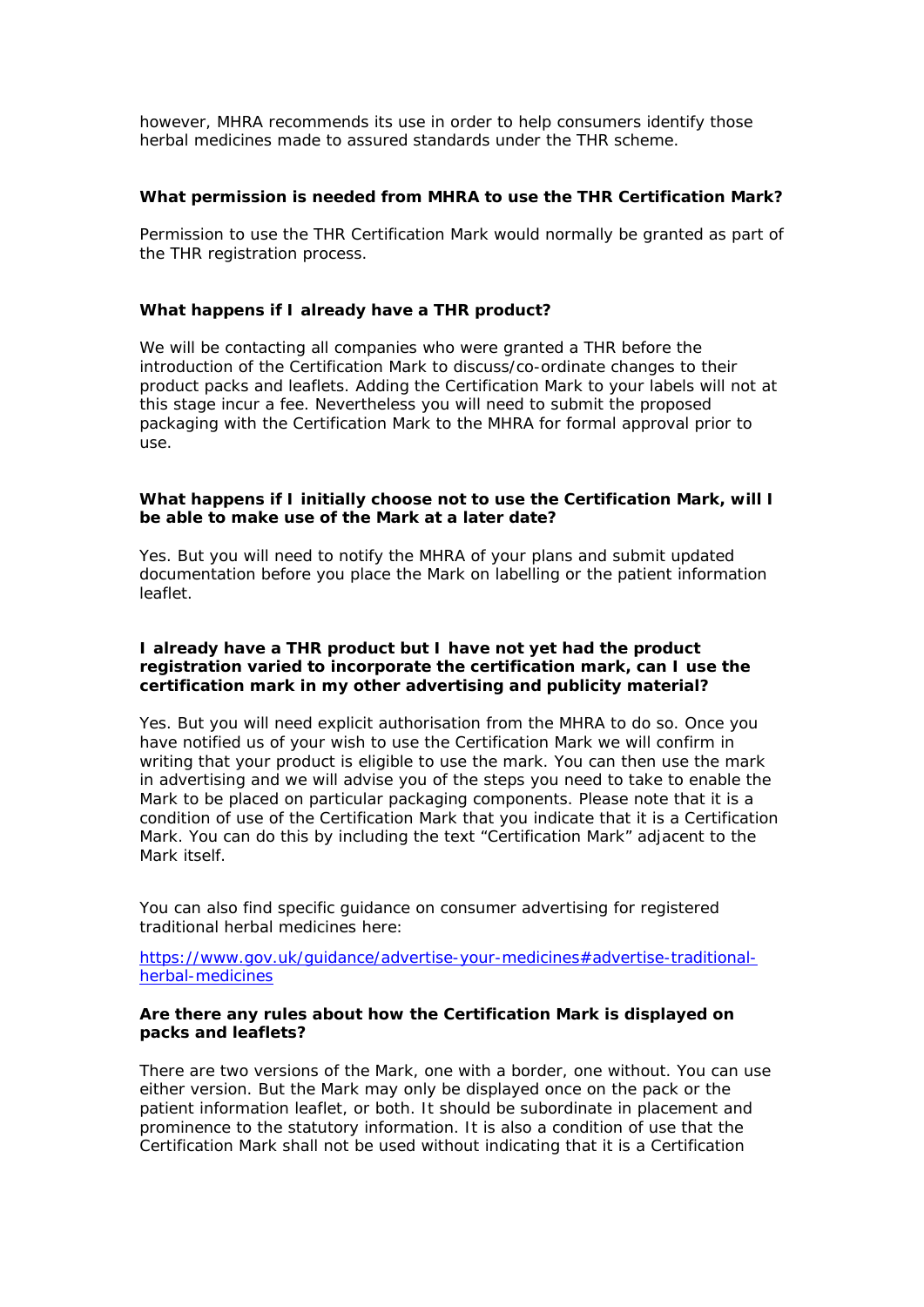Mark. You can do this by including the text "Certification Mark" adjacent to the Mark itself.

#### **Can I change the colour of the Certification Mark?**

No. The text, motif and outer border (where used) must always be in black. The background can be in white or the same colour as the product packaging.

#### **What happens if the Certification Mark is used inappropriately in advertising by someone who is entitled to use it?**

The advertising of medicines is controlled by a combination of: statutory measures (with both criminal and civil sanctions) enforced by the MHRA; selfregulation through Codes of Practice administered by trade associations; and the Advertising Standards Authority. Misuse of the mark will be dealt with in the same manner as other breaches of the rules relating to the advertising of medicinal products.

#### **What happens if the Certification Mark is used by someone not entitled to use it?**

As the owner of the Certification Mark, the MHRA will take appropriate regulatory or legal action against any company or individual who makes unauthorised use or misuses the Certification Mark in any way.

## **I want to complain about inappropriate use of the Certification Mark, what do I do?**

Complaints about inappropriate use of the THR Certification Mark may be made in writing to the MHRA, enclosing where possible a copy of the advertisement or promotional material. These should be sent to: MHRA Customer Services, 10 South Colonnade, Canary Wharf, London, E14 4PU; or emailed to mhraCustomerServices@mhra.gov.uk

#### **If I want to explain what the Certification Mark means, e.g. on a company website, what should I say?**

The MHRA strongly suggests that in order to avoid inappropriate use of the Certification Mark, you use the following statement:

*"The THR Certification Mark shows that a product has been registered by the Medicines and Healthcare products Regulatory Agency under the UK Traditional Herbal Registration Scheme. A product bearing this Mark meets the required standards for safety, quality and patient information. Under this scheme, the permitted indications for the medicine are based on traditional usage and not on evidence of effectiveness of the product. More information about the THR scheme can be found on the Traditional Herbal Medicines Registration Scheme webpage at www.mhra.gov.uk.* 

It is also acceptable, for example, where space is limited, to have a brief reference adjacent to the Certification Mark: